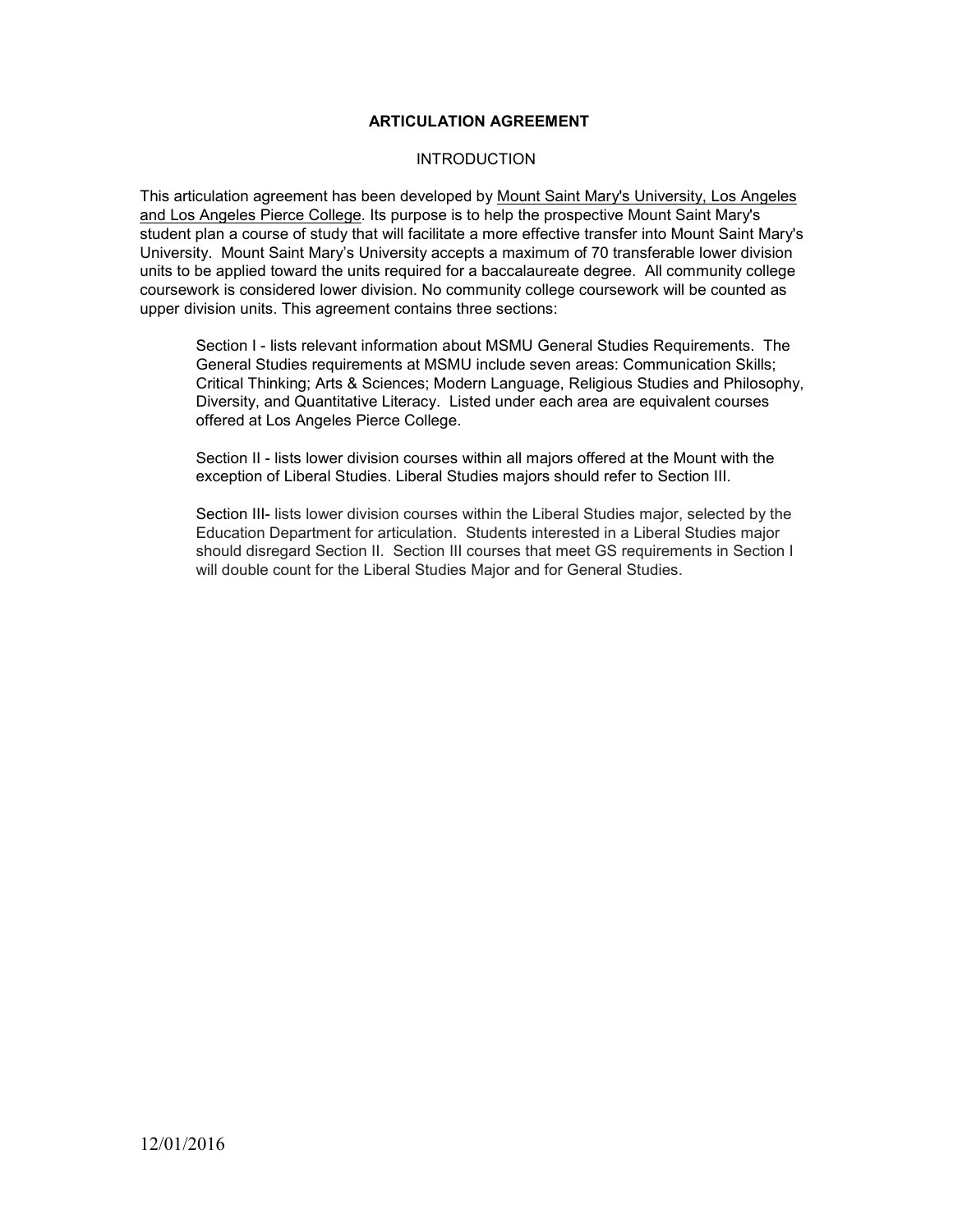### **MOUNT SAINT MARY'S UNIVERSITY, LOS ANGELES – LOS ANGELES PIERCE COLLEGE ARTICULATION AGREEMENT**

## **SECTION I**

### **General Studies:**

| <b>I. Communication Skills</b>                                                                                                                                                                                                             |  |                                                                                                                                                                         |                                                                                        |                                                            |                                                                                                                                                                                                                                                                                                                                                                                                      |
|--------------------------------------------------------------------------------------------------------------------------------------------------------------------------------------------------------------------------------------------|--|-------------------------------------------------------------------------------------------------------------------------------------------------------------------------|----------------------------------------------------------------------------------------|------------------------------------------------------------|------------------------------------------------------------------------------------------------------------------------------------------------------------------------------------------------------------------------------------------------------------------------------------------------------------------------------------------------------------------------------------------------------|
| A. Written (6 units with grade C or better)                                                                                                                                                                                                |  |                                                                                                                                                                         | <b>B. Oral (1-3 units)</b>                                                             |                                                            |                                                                                                                                                                                                                                                                                                                                                                                                      |
| English 101,102,103                                                                                                                                                                                                                        |  |                                                                                                                                                                         | Communication Studies 101,104, 122                                                     |                                                            |                                                                                                                                                                                                                                                                                                                                                                                                      |
|                                                                                                                                                                                                                                            |  |                                                                                                                                                                         | II. Critical Thinking (minimum 3 units)                                                |                                                            |                                                                                                                                                                                                                                                                                                                                                                                                      |
| Philosophy 5, 6, 9                                                                                                                                                                                                                         |  |                                                                                                                                                                         |                                                                                        |                                                            |                                                                                                                                                                                                                                                                                                                                                                                                      |
|                                                                                                                                                                                                                                            |  |                                                                                                                                                                         | III. Arts and Sciences (minimum 21 units)                                              |                                                            | At least one course must be taken in each of the following categories (A-G)                                                                                                                                                                                                                                                                                                                          |
| A. Art/Music                                                                                                                                                                                                                               |  | <b>B.</b> Literature                                                                                                                                                    |                                                                                        | C. History                                                 | D. Natural and Physical Sciences                                                                                                                                                                                                                                                                                                                                                                     |
| Art 101, 102, 103, 105,<br>107, 109, 111, 119, 137,<br>138, 139<br>Cinema 3, 104, 107<br>Dance 805<br>Humanities 6, 31<br>Multimedia 110<br>Music 101, 111, 121, 122<br>Photography 27A, 27B<br>Spanish 9<br>Theater 100, 110, 114,<br>125 |  | English 203, 204,<br>205, 206, 207, 208,<br>210, 211, 214, 215,<br>216, 219, 239, 240,<br>250, 252, 270                                                                 | History 1, 2, 5, 6, 11,<br>12, 41, 42, 43, 44, 52,<br>86, 87<br>Political Science 2, 5 |                                                            | Anatomy 1<br>Anthropology 101, 106, 111<br>Astronomy 1, 2, 3<br>Biology 3, 6, 7, 10, 110, 121, 122, 123<br>Chemistry 51, 60, 101, 211, 212<br>Environmental Science 1, 2, 7, 31<br>Geography 1, 3, 15, 17, 23<br>Geology 1, 2, 6, 7, 10, 12, 15<br>Meteorology 3, 5<br>Microbiology 1, 20<br>Oceanography 1, 10<br>Physical Science 4<br>Physics 6, 12, 66, 101<br>Physiology 1<br>Plant Science 711 |
| <b>E. Mathematics</b>                                                                                                                                                                                                                      |  | <b>F. Social and Behavioral</b><br><b>Sciences</b>                                                                                                                      |                                                                                        |                                                            | <b>G. Contemporary Economics or Politics</b>                                                                                                                                                                                                                                                                                                                                                         |
| Math 215, 227, 228B, 238,<br>240, 245, 260, 261, 262<br>Statistics 1                                                                                                                                                                       |  | Anthropology 102<br><b>Child Development 11</b><br>Economics 1<br><b>Political Science 2</b><br>Psychology 1, 2, 41<br>Sociology 1,15, 28<br><b>Child Development 1</b> |                                                                                        | Economics 2<br>Political Science 1, 7<br><b>Business 5</b> |                                                                                                                                                                                                                                                                                                                                                                                                      |
| V. Religious Studies and Philosophy<br>(Minimum 15 units; must include 3 units of Ethics and 3 units of a Philosophical Ideas course)                                                                                                      |  |                                                                                                                                                                         |                                                                                        |                                                            |                                                                                                                                                                                                                                                                                                                                                                                                      |
| A. Religious Studies (6-9 units)                                                                                                                                                                                                           |  |                                                                                                                                                                         |                                                                                        | B. Philosophy (6-9 units)                                  |                                                                                                                                                                                                                                                                                                                                                                                                      |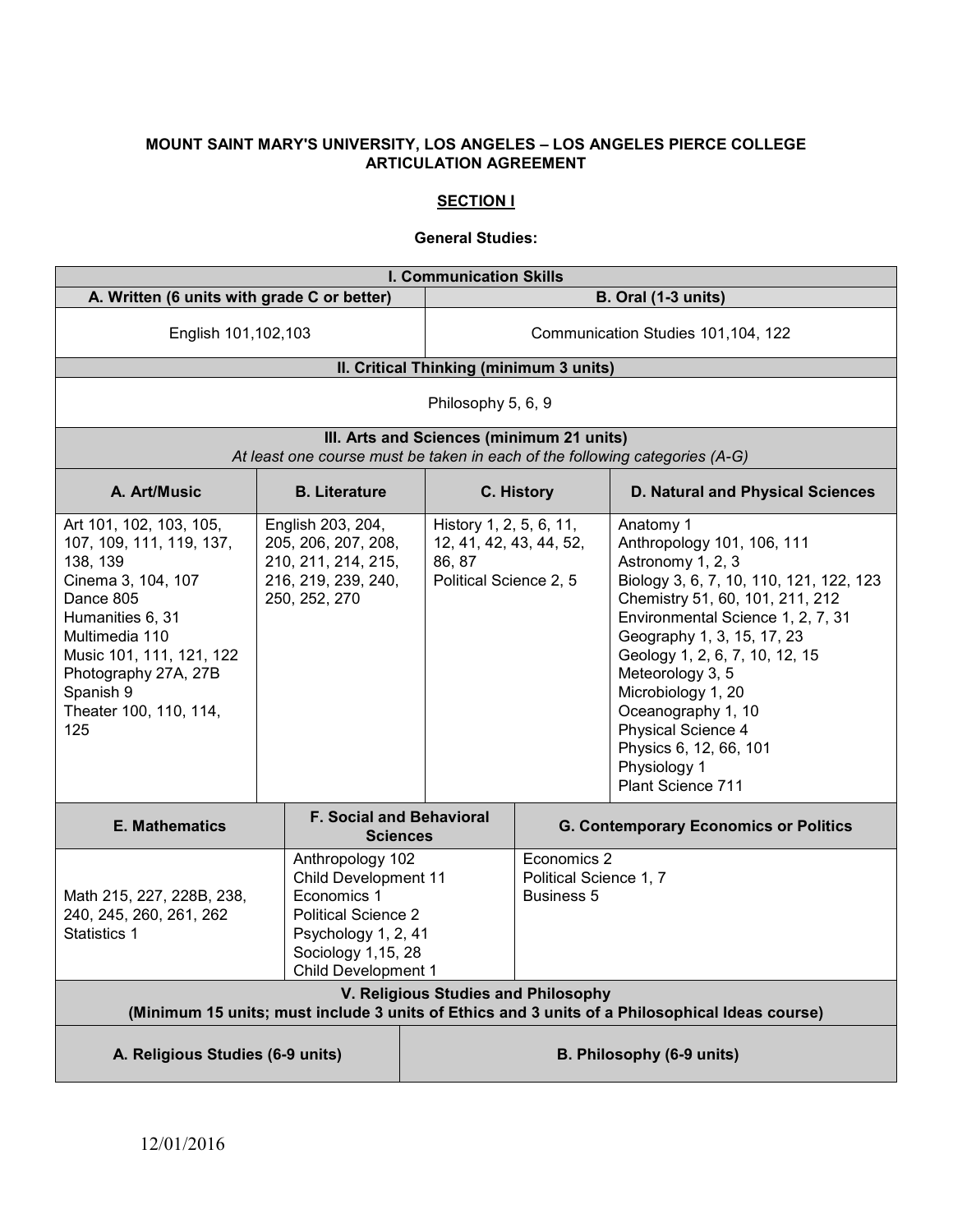| a. Scripture: English 252                                                                                                                                                                                                                     |                                                 | a. Philosophical Ideas: Philosophy 1, 2, 12, 14, 15, 30, 40, 41, 42                  |
|-----------------------------------------------------------------------------------------------------------------------------------------------------------------------------------------------------------------------------------------------|-------------------------------------------------|--------------------------------------------------------------------------------------|
| b. Christian Thought: No Equivalent                                                                                                                                                                                                           |                                                 | b. Ethics: Philosophy 20, 28                                                         |
|                                                                                                                                                                                                                                               | c. Christian Ethics: No Equivalent              | c. Philosophy Other: Philosophy 5, 6, 9                                              |
|                                                                                                                                                                                                                                               | d. Religion & Religions: Philosophy 35          |                                                                                      |
| Sociology 15                                                                                                                                                                                                                                  |                                                 |                                                                                      |
|                                                                                                                                                                                                                                               |                                                 | <b>IV: Modern Language</b>                                                           |
|                                                                                                                                                                                                                                               |                                                 | A. A student who begins a language must complete course 1 and 2 of the same language |
| Students whose native language is not English may demonstrate academic proficiency in English as a<br>В.<br>second language by passing the TOEFL examination with scores above 550.                                                           |                                                 |                                                                                      |
| C. To meet the requirement students must demonstrate proficiency at the second semester level. If they<br>have knowledge, and test into the second semester of the language, they need only take the second<br>semester course, i.e., Span 2. |                                                 |                                                                                      |
| D.                                                                                                                                                                                                                                            | Language courses must be college-level courses. |                                                                                      |

| <b>VI: Diversity</b>             |                                                   |  |
|----------------------------------|---------------------------------------------------|--|
| Anthropology 102                 | <b>Political Science 2</b>                        |  |
| Child Development 11             | Sociology 1, 28                                   |  |
| English 219                      | French 4                                          |  |
| Philosophy 1, 20, 35, 40, 41, 42 |                                                   |  |
| Spanish 4                        |                                                   |  |
|                                  | <b>VII: Quantitative Literacy</b>                 |  |
|                                  |                                                   |  |
| <b>A. QL1</b>                    | <b>B. QL2</b>                                     |  |
| Accounting 1, 2                  | Chemistry 101, 102                                |  |
| <b>Biology 7, 110</b>            | Math 227, 228B, 238, 240, 245, 260, 261, 262, 263 |  |
| Chemistry 221                    | Philosophy 9                                      |  |
| <b>Math 215</b>                  | <b>Physical Science 1</b>                         |  |
| Philosophy 5, 6                  | Physics 6, 7, 12, 66, 67, 101, 102, 103           |  |
| Psychology 74                    | <b>Political Science 50</b>                       |  |
| Sociology 4                      | Statistics 1                                      |  |
| <b>Disclaimer</b>                |                                                   |  |
|                                  |                                                   |  |

appropriate credit, please complete a transfer credit clearance form <u>before</u> registering for the course. The advisement center will then determine the eligibility of the course. Submission of a transfer credit clearance form does not guarantee approval of transfer credit.

| <b>SECTION II</b>       |                                                                                                                                                                                                                                                                                                             |  |
|-------------------------|-------------------------------------------------------------------------------------------------------------------------------------------------------------------------------------------------------------------------------------------------------------------------------------------------------------|--|
|                         | Disclaimer:                                                                                                                                                                                                                                                                                                 |  |
| 1.                      | Major course evaluations are based on our traditional baccalaureate program's major<br>requirements. WEC major requirements may vary from list. All students should consult<br>with advisors for requirement variations.                                                                                    |  |
|                         | 2. All possible lower division courses for each major are listed. Please note, some majors<br>have multiple course options for fulfilling the same degree requirement. Consult the<br>current college catalog to determine if your specific major has "either/or" options with the<br>courses listed below. |  |
| <b>AMERICAN STUDIES</b> |                                                                                                                                                                                                                                                                                                             |  |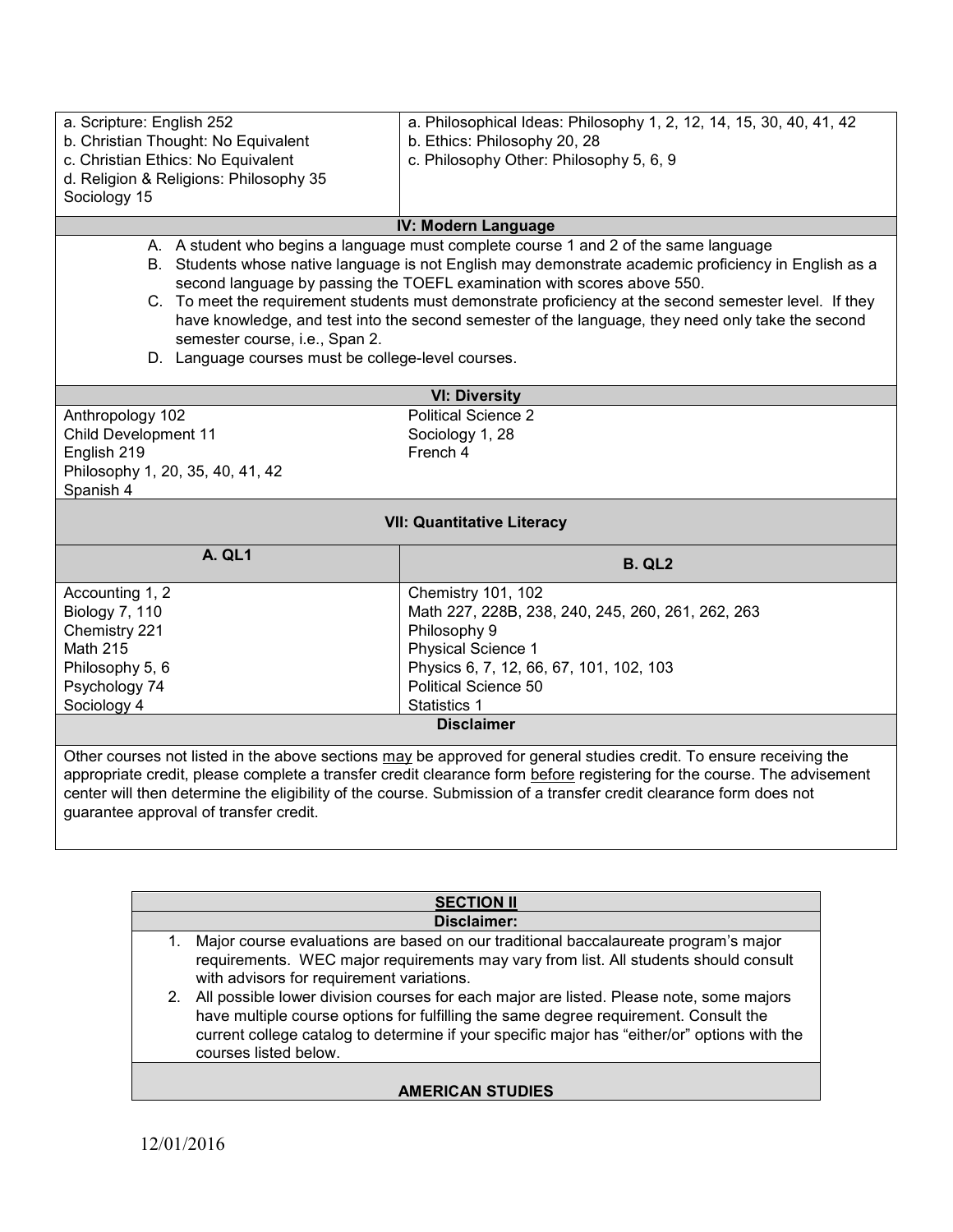| <b>MSMU Course Title</b>          | Pierce Course # (Please refer to |
|-----------------------------------|----------------------------------|
|                                   | Pierce Catalog for Course Title) |
| <b>Business Foundations &amp;</b> | <b>BUS1</b>                      |
| Analysis                          |                                  |
| <b>Business Law I</b>             | <b>BUS 5</b>                     |
| <b>Business Ethics</b>            |                                  |
| Great Works in American           |                                  |
| Literature                        |                                  |
| Literature of the American        |                                  |
| West                              |                                  |
| American Government and           | POL SCI 1                        |
| Institutions                      |                                  |
|                                   |                                  |

# **APPLIED ETHICS**

| <b>MSMU Course #</b> | <b>MSMU Course Title</b>        | Pierce Course # (Please refer to |
|----------------------|---------------------------------|----------------------------------|
|                      |                                 | Pierce Catalog for Course Title) |
| PHI <sub>5</sub>     | Introduction to Logic           | <b>PHILOS 6</b>                  |
| <b>PHI 10</b>        | <b>Critical Thinking</b>        | <b>PHILOS 5</b>                  |
| <b>PHI 15</b>        | Introduction to Philosophy      | <b>PHILOS1</b>                   |
| <b>PHI 16</b>        | Philosophy through Popular      |                                  |
|                      | Culture                         |                                  |
| <b>PHI 21</b>        | Moral Values and Ethical        | <b>PHILOS 20</b>                 |
|                      | Decisions                       |                                  |
| <b>PHI 24</b>        | Socrates, Plato, and Aristotle  | PHILOS <sub>12</sub>             |
| <b>PHI 92</b>        | Introduction to Business Ethics |                                  |

### **ART**

| <b>MSMU Course #</b> | <b>MSMU Course Title</b>       | Pierce Course # (Please refer to |
|----------------------|--------------------------------|----------------------------------|
|                      |                                | Pierce Catalog for Course Title) |
| ART <sub>1</sub>     | Drawing I                      | <b>ART 201</b>                   |
| ART <sub>2</sub>     | Design I                       |                                  |
| ART <sub>4</sub>     | Painting I                     |                                  |
| ART <sub>7</sub>     | Experiences in the Visual Arts | <b>ART 103</b>                   |
| <b>ART 12</b>        | Ceramics I                     | <b>ART 709</b>                   |
| <b>ART 15</b>        | <b>Computer Graphics</b>       | <b>ART 604</b>                   |
| <b>ART 24</b>        | Wood                           |                                  |

### **BIOCHEMISTRY**

| <b>MSMU Course #</b> | <b>MSMU Course Title</b>    | Pierce Course # (Please refer to |
|----------------------|-----------------------------|----------------------------------|
|                      |                             | Pierce Catalog for Course Title) |
| <b>BIO 1/L</b>       | <b>Biological Dynamics</b>  | BIO <sub>6</sub>                 |
| <b>BIO 2/L</b>       | <b>Biological Dynamics</b>  | BIO <sub>7</sub>                 |
| CHE 1A/L             | General Chemistry/Lab       | <b>CHEM 101</b>                  |
| CHE 1B/L             | General Chemistry/Lab       | <b>CHEM 102</b>                  |
| <b>CHE 6A/L</b>      | Organic Chemistry/Lab       | <b>CHEM 211</b>                  |
| CHE 6B/L             | Organic Chemistry/Lab       | <b>CHEM 212</b>                  |
| CIS <sub>2</sub>     | Introduction to Programming | <b>CO SCI 508</b>                |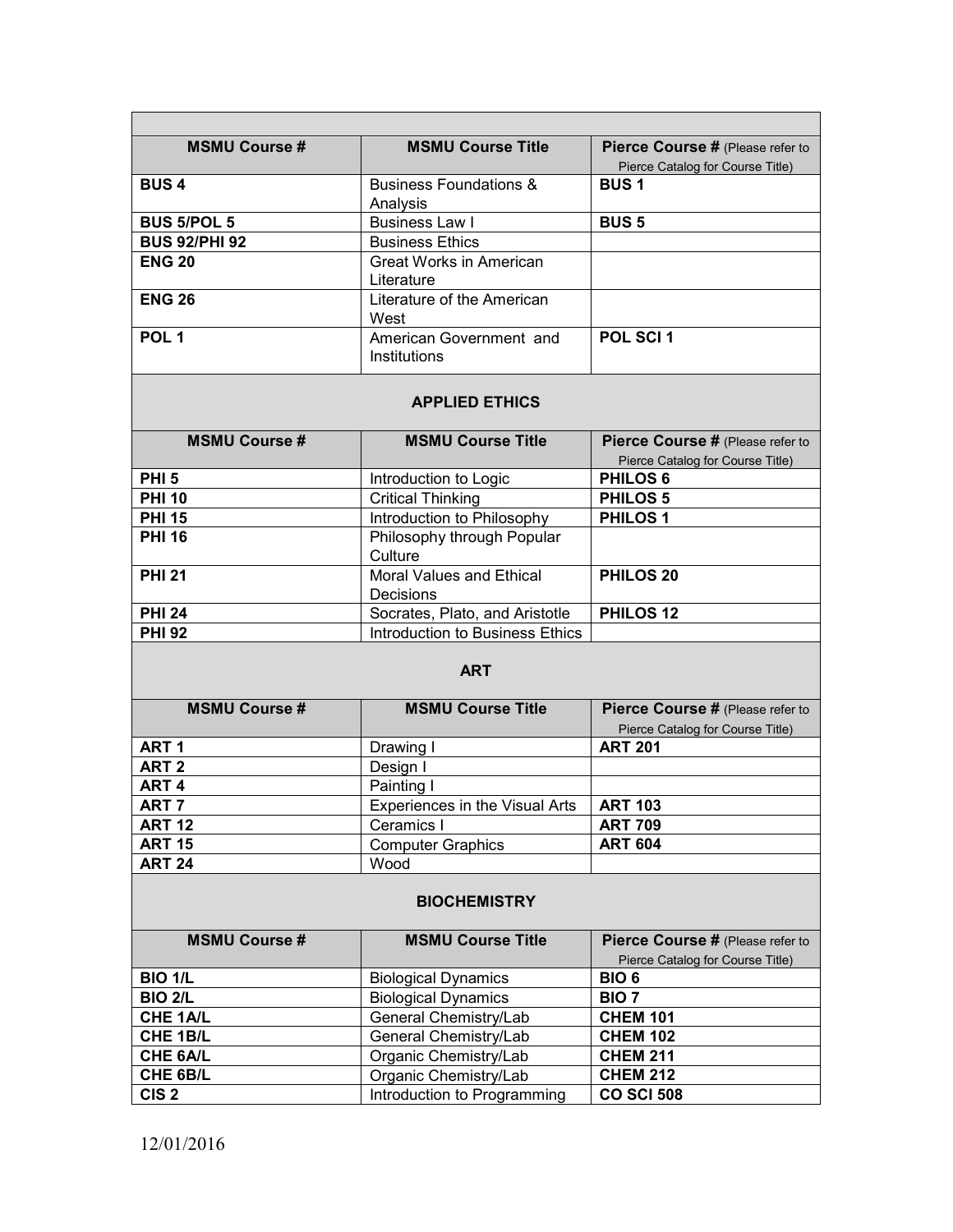| MTH <sub>5A</sub>    | Calculus I                                  | <b>MATH 261</b>                                                      |
|----------------------|---------------------------------------------|----------------------------------------------------------------------|
| MTH <sub>5B</sub>    | Calculus II                                 | <b>MATH 262</b>                                                      |
| <b>MTH 38</b>        | Elements of Probability and                 | <b>MATH 227, MATH 228B</b>                                           |
|                      | <b>Statistics</b>                           |                                                                      |
| PHY <sub>1A</sub>    | Introductory Physics IA                     | PHY <sub>6</sub>                                                     |
| PHY 1B/L             | Introductory Physics IB/Lab                 | PHY <sub>7</sub>                                                     |
| <b>PHY 11A</b>       | <b>Mechanics</b>                            | <b>PHY 66</b>                                                        |
| <b>PHY 11B</b>       | Electricity, Magnetism and                  | <b>PHY 67</b>                                                        |
|                      | Optics                                      |                                                                      |
|                      | <b>BIOLOGICAL SCIENCES</b>                  |                                                                      |
| <b>MSMU Course#</b>  | <b>MSMU Course Title</b>                    | Pierce Course # (Please refer to<br>Pierce Catalog for Course Title) |
| <b>BIO 1/L</b>       | <b>Biological Dynamics/Lab</b>              | BIO <sub>6</sub>                                                     |
| <b>BIO 2/L</b>       | <b>Biological Dynamics/Lab</b>              | BIO <sub>7</sub>                                                     |
| <b>CHE 1A/D/L</b>    | General                                     | <b>CHEM 101</b>                                                      |
|                      | Chemistry/Discussion/Lab                    |                                                                      |
| CHE 1B/L             | General Chemistry/Lab                       | <b>CHEM 102</b>                                                      |
| <b>CHE 6A/L</b>      | Organic Chemistry/Lab                       | <b>VHRM 211</b>                                                      |
| CHE 6B/L             | Organic Chemistry/Lab                       | <b>CHEM 212</b>                                                      |
| <b>MTH 38</b>        | Elements of Probability and                 | <b>MATH 227, MATH 228B</b>                                           |
|                      | <b>Statistics</b>                           |                                                                      |
| <b>PSY 40</b>        | <b>Basic Statistical Methods</b>            | STAT <sub>1</sub>                                                    |
| MTH <sub>5A</sub>    | Calculus I                                  | <b>MATH 261</b>                                                      |
| MTH <sub>5B</sub>    | Calculus II                                 | <b>MATH 262</b>                                                      |
| PHY <sub>1A</sub>    | <b>Introductory Physics IA</b>              | PHY <sub>6</sub>                                                     |
| PHY 1B/L             | Introductory Physics IB/Lab                 | PHY <sub>7</sub>                                                     |
| <b>BIO 50A/L</b>     | Human Anatomy/Lab                           | ANA <sub>1</sub>                                                     |
| <b>BIO 50B/L</b>     | Human Physiology/Lab                        | <b>PHYSIO1</b>                                                       |
|                      | <b>BUSINESS ADMINISTRATION</b>              |                                                                      |
| <b>MSMU Course #</b> | <b>MSMU Course Title</b>                    | Pierce Course # (Please refer to<br>Pierce Catalog for Course Title) |
| <b>BUS4</b>          | <b>Business Foundations and</b><br>Analysis | <b>BUS1</b>                                                          |
| <b>BUS 5</b>         | <b>Business Law I</b>                       | <b>BUS 5</b>                                                         |
| <b>BUS 15A</b>       | <b>Accounting Principles I</b>              | <b>ACCTG1</b>                                                        |
| <b>BUS 15B</b>       | <b>Accounting Principles II</b>             | <b>ACCT 2</b>                                                        |
| <b>BUS 16A</b>       | <b>Accounting Principles I</b>              |                                                                      |
| <b>BUS 16B</b>       | <b>Accounting Principles II</b>             |                                                                      |
| <b>BUS 21</b>        | The Essentials of Business                  |                                                                      |
|                      | Writing and Presentation                    |                                                                      |
| <b>BUS 92/PHI 92</b> | <b>Business Ethics</b>                      |                                                                      |
| ECO <sub>1</sub>     | Microeconomics                              | <b>ECON1</b>                                                         |
| ECO <sub>2</sub>     | Macroeconomics                              | <b>ECON 2</b>                                                        |
| <b>MTH 28</b>        | Mathematical Analysis for                   |                                                                      |
|                      | <b>Business</b>                             |                                                                      |
| <b>MTH 38</b>        | Elements of Probability and                 | <b>MATH 227, MATH 228B</b>                                           |

**Statistics** 

**SPE 10** Introduction to Communication **COMM STUDIES 101**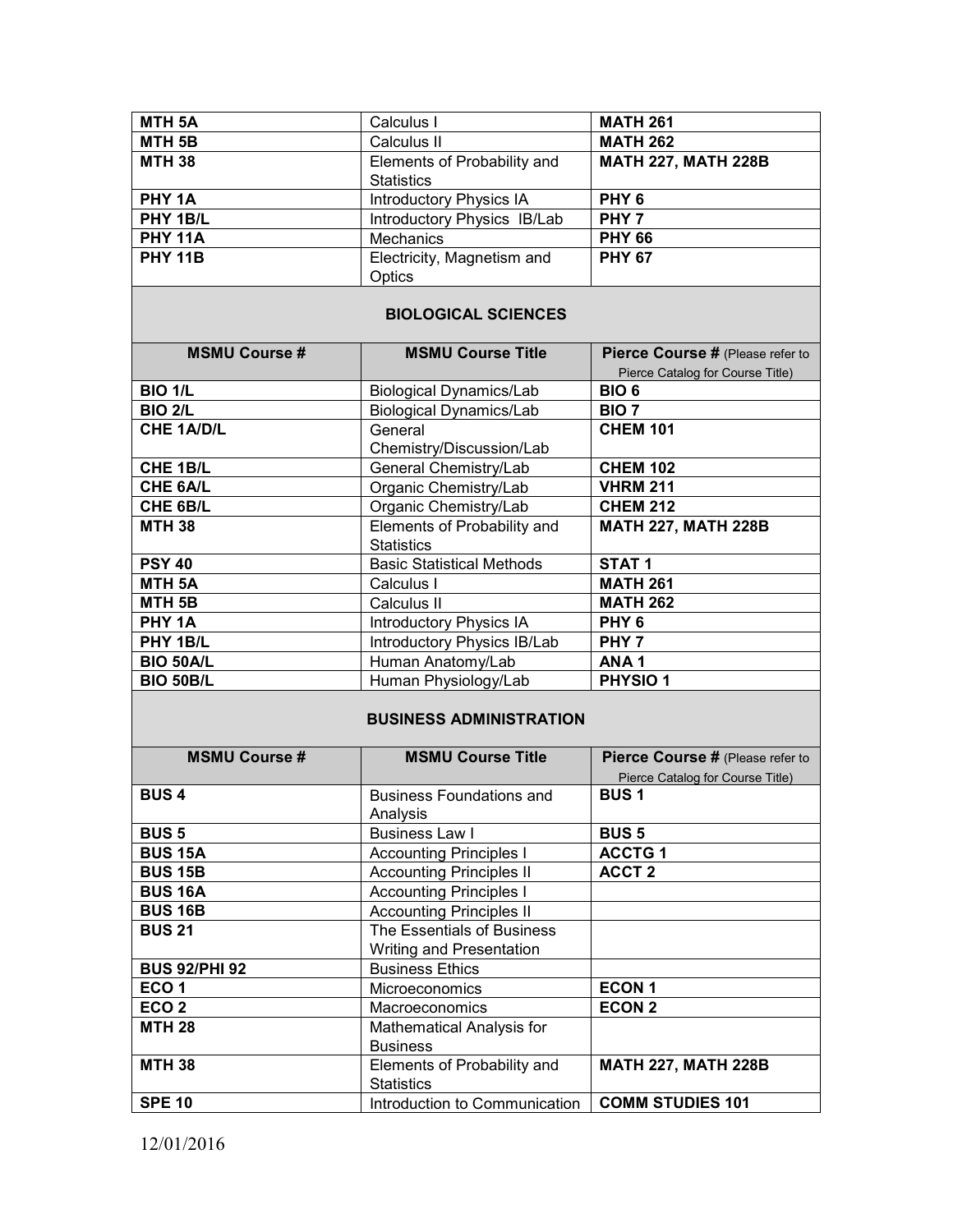| <b>CHEMISTRY</b>     |                                                     |                                                                      |  |  |  |
|----------------------|-----------------------------------------------------|----------------------------------------------------------------------|--|--|--|
| <b>MSMU Course#</b>  | <b>MSMU Course Title</b>                            | Pierce Course # (Please refer to<br>Pierce Catalog for Course Title) |  |  |  |
| <b>CHE 1A/D/L</b>    | General<br>Chemistry/Discussion/Lab                 | <b>CHEM 101</b>                                                      |  |  |  |
| CHE 1B/L             | General Chemistry/Lab                               | <b>CHEM 102</b>                                                      |  |  |  |
| CHE 6A/L             | Organic Chemistry/Lab                               | <b>CHEM 211</b>                                                      |  |  |  |
| CHE 6B/L             | Organic Chemistry/Lab                               | <b>CHEM 212</b>                                                      |  |  |  |
| CIS <sub>2</sub>     | Introduction to Programming                         | <b>CO SCI 508</b>                                                    |  |  |  |
| MTH <sub>5A</sub>    | Calculus I                                          | <b>MATH 261</b>                                                      |  |  |  |
| MTH <sub>5B</sub>    | Calculus II                                         | <b>MATH 262</b>                                                      |  |  |  |
| MTH <sub>5C</sub>    | Calculus III                                        | <b>MATH 263</b>                                                      |  |  |  |
| PHY <sub>1A</sub>    | <b>Introductory Physics IA</b>                      | PHY <sub>6</sub>                                                     |  |  |  |
| PHY 1B/L             |                                                     | PHY <sub>7</sub>                                                     |  |  |  |
|                      | Introductory Physics IB/Lab                         |                                                                      |  |  |  |
| <b>PHY 11A</b>       | <b>Mechanics</b>                                    | <b>PHY 66</b>                                                        |  |  |  |
| <b>PHY 11B</b>       | Electricity, Magnetism, and<br>Optics               | <b>PHY 67</b>                                                        |  |  |  |
|                      | <b>CHILD DEVELOPMENT</b>                            |                                                                      |  |  |  |
| <b>MSMU Course #</b> | <b>MSMU Course Title</b>                            | Pierce Course # (Please refer to<br>Pierce Catalog for Course Title) |  |  |  |
| <b>BIO 10</b>        | <b>Health Science</b>                               |                                                                      |  |  |  |
| <b>EDU 32</b>        | Early Childhood Education:                          |                                                                      |  |  |  |
|                      | <b>Observation and Curriculum</b><br>Planning       |                                                                      |  |  |  |
| <b>EDU 33</b>        | The Visual & Performing Arts<br>for the Young Child |                                                                      |  |  |  |
| <b>EDU 37</b>        | Infant/Toddler Development<br>and Care              |                                                                      |  |  |  |
| PSY <sub>1</sub>     | Introduction to Psychology                          | <b>PSYCH1</b>                                                        |  |  |  |
| <b>PSY 12</b>        | Child/Human Development                             | PSYCH 41                                                             |  |  |  |
| SOC <sub>6</sub>     | The Family, Child and<br>Community                  | <b>SOC 28, CHD 11</b>                                                |  |  |  |
| <b>CRIMINOLOGY</b>   |                                                     |                                                                      |  |  |  |
| <b>MSMU Course#</b>  | <b>MSMU Course Title</b>                            | Pierce Course # (Please refer to<br>Pierce Catalog for Course Title) |  |  |  |
| SOC <sub>1</sub>     | Introduction to Sociology                           | SOC <sub>1</sub>                                                     |  |  |  |
| <b>ENGLISH</b>       |                                                     |                                                                      |  |  |  |
| <b>MSMU Course#</b>  | <b>MSMU Course Title</b>                            | Pierce Course # (Please refer to<br>Pierce Catalog for Course Title) |  |  |  |
| <b>ENG1A</b>         | Freshman English                                    | <b>ENG 101</b>                                                       |  |  |  |
| <b>ENG1B</b>         | Freshman English                                    | <b>ENG 102</b>                                                       |  |  |  |
| <b>ENG 5H</b>        | Freshman Honors English                             |                                                                      |  |  |  |
| <b>ENG 18</b>        | <b>Great Works in World</b>                         |                                                                      |  |  |  |
|                      | Literature                                          |                                                                      |  |  |  |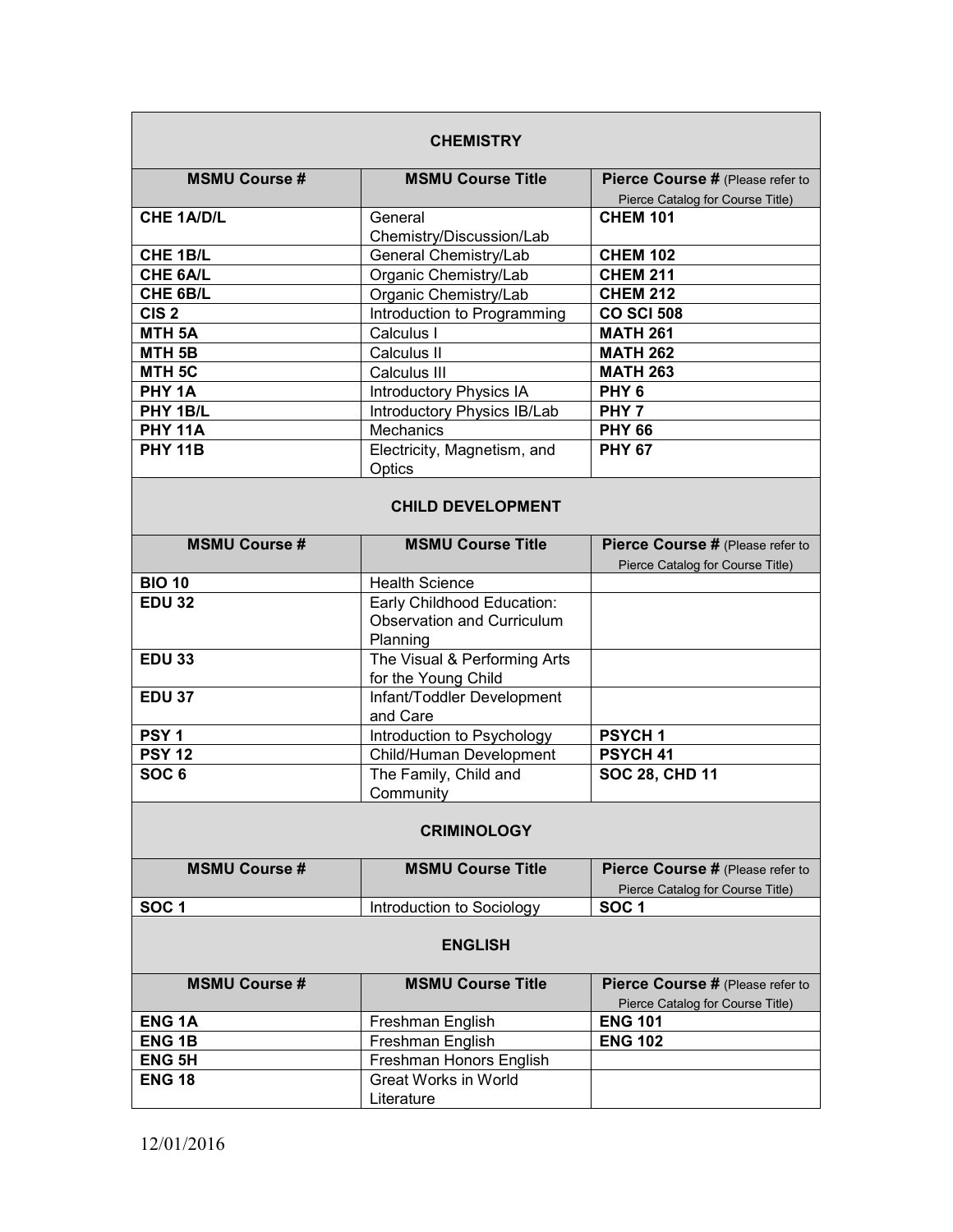| <b>ENG 28</b> | Contemporary Issues in World |                         |
|---------------|------------------------------|-------------------------|
|               | Literature                   |                         |
| <b>ENG 70</b> | Western Literary Heritage    |                         |
| <b>ENG 73</b> | Shakespeare                  | <b>ENG 215, ENG 216</b> |
| <b>HIS 1A</b> | <b>Western Civilization</b>  | <b>HIST 1</b>           |
| <b>HIS 1B</b> | <b>Western Civilization</b>  | <b>HIST 2</b>           |

## **FILM, MEDIA AND SOCIAL JUSTICE**

| <b>MSMU Course #</b> | <b>MSMU Course Title</b>    | Pierce Course # (Please refer to |
|----------------------|-----------------------------|----------------------------------|
|                      |                             | Pierce Catalog for Course Title) |
| <b>BUS 15A</b>       | Accounting Principles I     | <b>ACCTG1</b>                    |
| SOC <sub>1</sub>     | Introduction to Sociology   | <b>SOC1</b>                      |
| <b>MUS3</b>          | <b>Discovering Music</b>    | <b>MUS 101</b>                   |
|                      | <b>Fundamentals</b>         |                                  |
| <b>MUS 13</b>        | <b>Applied Music:</b>       | <b>MUS 181</b>                   |
|                      | Instrumental/Vocal for Non- |                                  |
|                      | <b>Music Majors</b>         |                                  |

### **FRENCH AND FRANCOPHONE STUDIES**

| <b>MSMU Course #</b> | <b>MSMU Course Title</b> | Pierce Course # (Please refer to |
|----------------------|--------------------------|----------------------------------|
|                      |                          | Pierce Catalog for Course Title) |
| FRE <sub>1</sub>     | Elementary French I      | <b>FRENCH1</b>                   |
| FRE 2                | Elementary French II     | <b>FRENCH 2</b>                  |
| FRE 3                | Intermediate French III  | <b>FRENCH 3</b>                  |
| FRE <sub>4</sub>     | Intermediate French IV   | <b>FRENCH4</b>                   |

### **GERONTOLOGY**

| <b>MSMU Course #</b> | <b>MSMU Course Title</b>    | Pierce Course # (Please refer to |
|----------------------|-----------------------------|----------------------------------|
|                      |                             | Pierce Catalog for Course Title) |
| <b>BIO 50A</b>       | Human Anatomy               | ANA <sub>1</sub>                 |
| <b>SOC 13</b>        | Anatomy for Social Services | ANA <sub>1</sub>                 |

## **GLOBAL POLITICS**

| <b>MSMU Course #</b> | <b>MSMU Course Title</b>       | Pierce Course # (Please refer to |
|----------------------|--------------------------------|----------------------------------|
|                      |                                | Pierce Catalog for Course Title) |
| ECO <sub>2</sub>     | <b>Macroeconomics</b>          | <b>ECON 2</b>                    |
| <b>HIST 25</b>       | <b>Cultural and Historical</b> |                                  |
|                      | Geography                      |                                  |
| POL <sub>2</sub>     | Introduction to World Politics | <b>POL SCI 2</b>                 |
| <b>RST 23</b>        | Spiritual Journeys of Women    |                                  |

### **HEALTHCARE POLICY**

| <b>MSMU Course #</b> | <b>MSMU Course Title</b> | <b>Pierce Course # (Please refer to</b><br>Pierce Catalog for Course Title) |
|----------------------|--------------------------|-----------------------------------------------------------------------------|
| <b>BIO 10</b>        | <b>Health Science</b>    |                                                                             |
| POL <sub>1</sub>     | American Government and  | <b>POL SCI 1</b>                                                            |
|                      | Institutions             |                                                                             |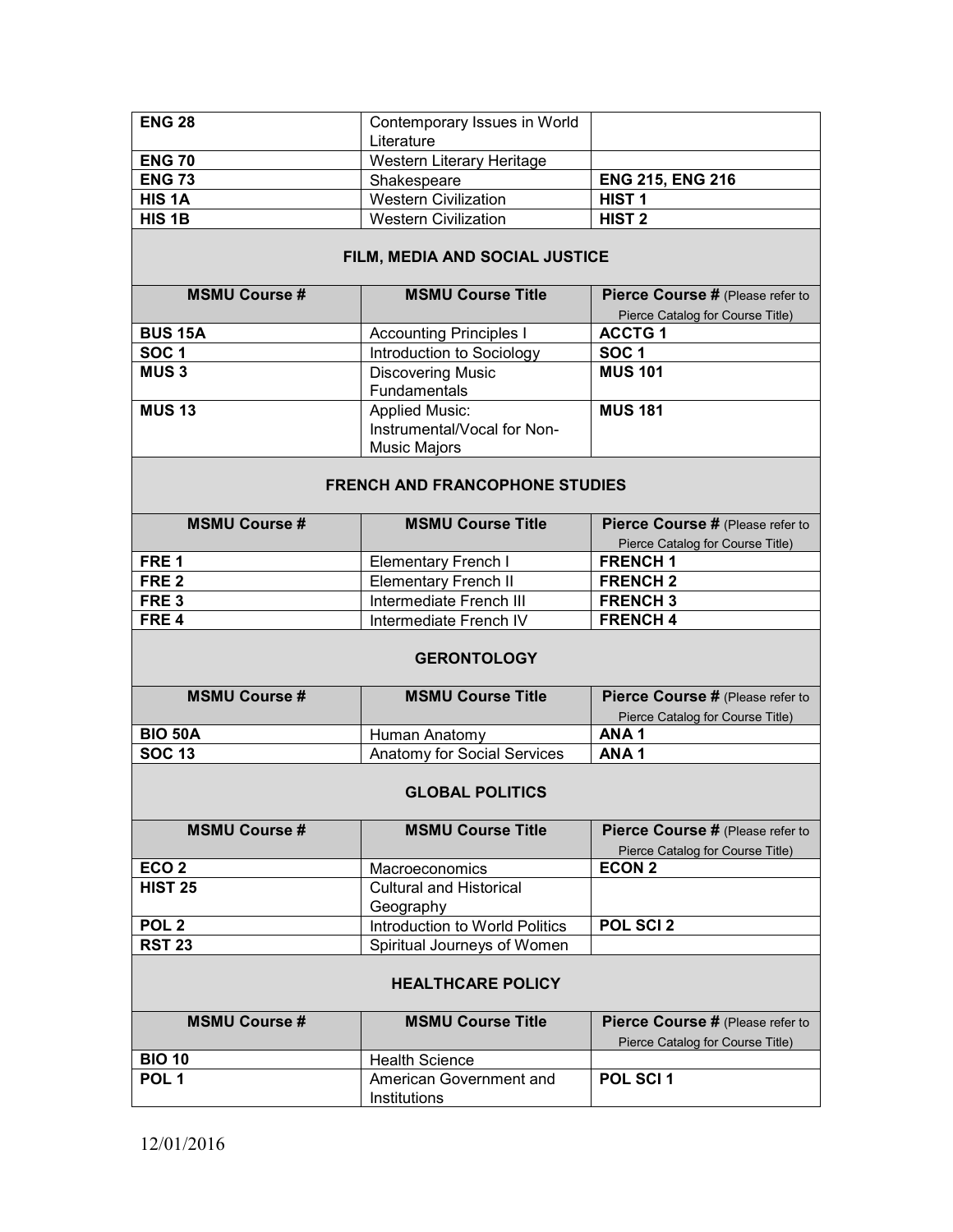| POL <sub>2</sub>               | Introduction to World Politics                                           | POL SCI 2                                                            |
|--------------------------------|--------------------------------------------------------------------------|----------------------------------------------------------------------|
| PSY <sub>1</sub>               | Introduction to Psychology                                               | <b>PSYCH1</b>                                                        |
|                                |                                                                          |                                                                      |
| <b>HISTORY</b>                 |                                                                          |                                                                      |
| <b>MSMU Course#</b>            | <b>MSMU Course Title</b>                                                 | Pierce Course # (Please refer to<br>Pierce Catalog for Course Title) |
| HIS <sub>1</sub> A             | <b>Western Civilization</b>                                              | HIST <sub>1</sub>                                                    |
| HIS <sub>1B</sub>              | <b>Western Civilization</b>                                              | HIST <sub>2</sub>                                                    |
| HIS <sub>3</sub>               | <b>World History</b>                                                     |                                                                      |
| <b>MATHEMATICS</b>             |                                                                          |                                                                      |
| <b>MSMU Course #</b>           | <b>MSMU Course Title</b>                                                 | Pierce Course # (Please refer to<br>Pierce Catalog for Course Title) |
| CIS <sub>2</sub>               | Introduction to Programming                                              | <b>CO SCI 508</b>                                                    |
| <b>MTH 5A</b>                  | Calculus I                                                               | <b>MATH 261</b>                                                      |
| MTH <sub>5B</sub>              | Calculus II                                                              | <b>MATH 262</b>                                                      |
| MTH <sub>5C</sub>              | Calculus III                                                             | <b>MATH 263</b>                                                      |
| MTH <sub>8</sub>               | <b>Transition to Higher Math</b>                                         |                                                                      |
| PHY 1BL                        | <b>Introductory Physics</b><br>Laboratory                                | PHY <sub>7</sub>                                                     |
| <b>PHY 11A</b>                 | Mechanics                                                                | <b>PHY 66</b>                                                        |
| <b>PHY 11B</b>                 | Electricity, Magnetism, and<br>Optics                                    | <b>PHY 67</b>                                                        |
| <b>MUSIC</b>                   |                                                                          |                                                                      |
|                                |                                                                          |                                                                      |
| <b>MSMU Course#</b>            | <b>MSMU Course Title</b>                                                 | Pierce Course # (Please refer to<br>Pierce Catalog for Course Title) |
| <b>MUS 1AB</b>                 | Musicianship I                                                           | <b>MUS 217-1</b>                                                     |
| <b>MUS 1CD</b>                 | Musicianship I                                                           | <b>MUS 217-1</b>                                                     |
| <b>MUS 2AB</b>                 | Musicianship II                                                          | <b>MUS 217-2</b>                                                     |
| <b>MUS6</b>                    | <b>Varieties of Music</b>                                                |                                                                      |
| <b>MUS 11</b>                  |                                                                          |                                                                      |
| <b>MUS 15</b>                  | <b>Functional Keyboard Skills</b><br><b>Applied Music</b>                | <b>MUS 181</b>                                                       |
| <b>MUS 16</b>                  | Music of World Cultures                                                  |                                                                      |
| <b>MUS 17</b>                  | Women in Music                                                           |                                                                      |
| <b>MUS 24A</b>                 | Surveys of the History and                                               | <b>MUS 121</b>                                                       |
|                                | Literature of Music                                                      |                                                                      |
| <b>MUS 24B</b>                 | Surveys of the History and                                               |                                                                      |
| <b>MUS 24C</b>                 | Literature of Music<br>Surveys of the History and<br>Literature of Music |                                                                      |
|                                |                                                                          |                                                                      |
| <b>MUS 25</b><br><b>MUS 26</b> | Music Masterpieces<br><b>Brass &amp; Percussion</b>                      |                                                                      |
|                                |                                                                          |                                                                      |
|                                | Instruments: Introductory<br>Techniques                                  |                                                                      |
| <b>MUS 27</b>                  | <b>Woodwind Instruments:</b>                                             | <b>MUS 621</b>                                                       |
|                                | <b>Introductory Techniques</b>                                           |                                                                      |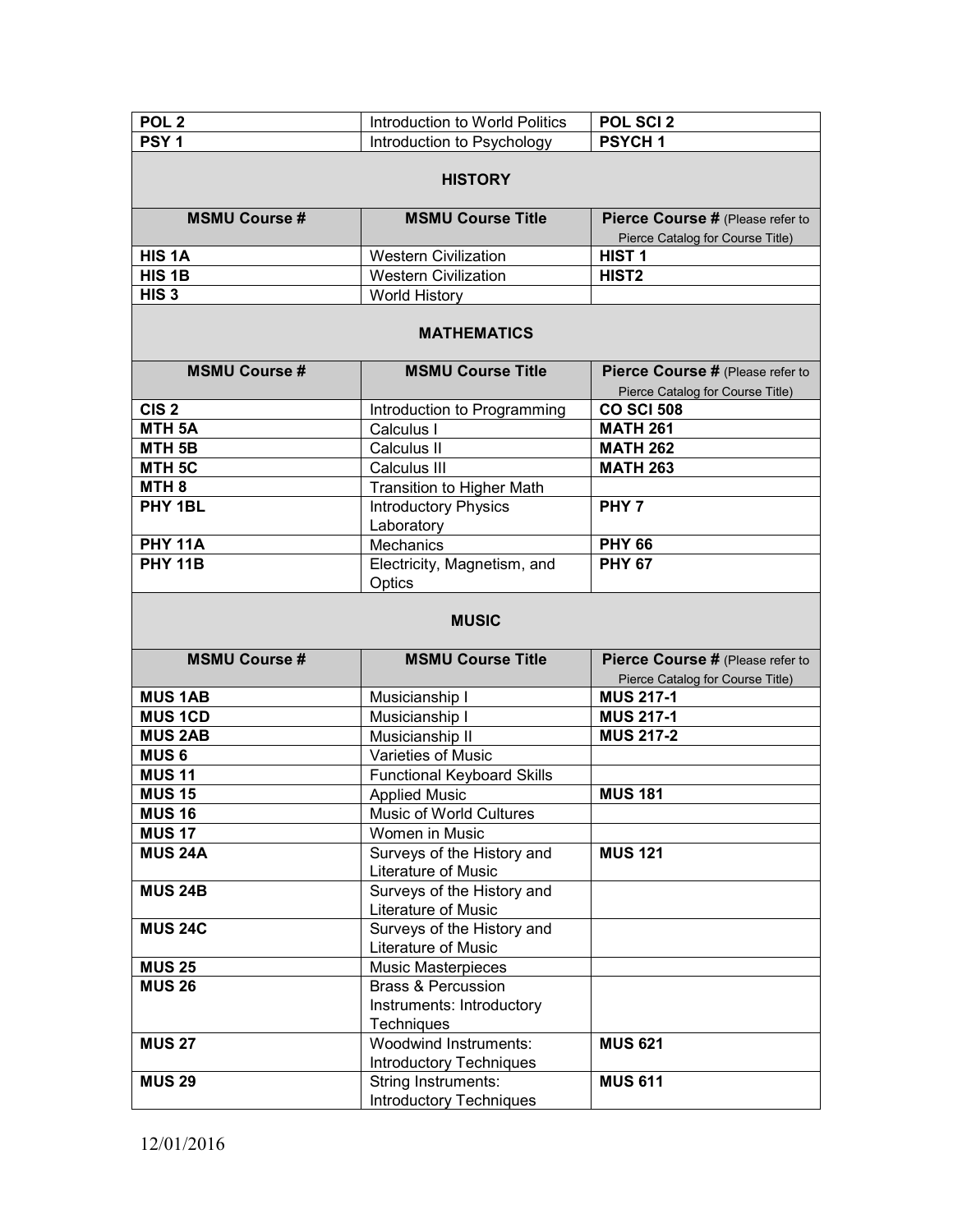| <b>MUS 42</b>                                                 | <b>American Musical Theatre</b>              |                                                                      |
|---------------------------------------------------------------|----------------------------------------------|----------------------------------------------------------------------|
| <b>NURSING</b><br><b>FRESHMAN YEAR (Prerequisite courses)</b> |                                              |                                                                      |
| <b>MSMU Course #</b>                                          | <b>MSMU Course Title</b>                     | Pierce Course # (Please refer to                                     |
|                                                               |                                              | Pierce Catalog for Course Title)                                     |
| <b>BIO 3/L</b>                                                | General Microbiology/Lab                     | <b>MICRO 1, MICRO 20</b>                                             |
| <b>BIO 50A/L</b>                                              | Human Anatomy/Lab                            | ANA <sub>1</sub>                                                     |
| <b>BIO 50B/L</b>                                              | Human Physiology/Lab                         | <b>PHYSIO1</b>                                                       |
| <b>ENG1A</b>                                                  | Freshman English                             | <b>ENG 101</b>                                                       |
| <b>ENG1B</b>                                                  | Freshman English                             | <b>ENG 102</b>                                                       |
| CHE <sub>3</sub>                                              | Foundations of Chemistry                     | <b>CHEM 51</b>                                                       |
| PHS <sub>1</sub>                                              | <b>Scientific Concepts</b>                   | <b>PHYS SC 4</b>                                                     |
| PSY <sub>1</sub>                                              | Introduction to Psychology                   | <b>PSYCH1</b>                                                        |
| <b>PSY 12</b>                                                 | Child/Human Development                      | PSYCH <sub>41</sub>                                                  |
| SOC <sub>1</sub>                                              | Introduction to Sociology                    | <b>SOC1</b>                                                          |
| <b>SPE 10</b>                                                 | Introduction to Communication                | <b>COMM STUDIES 101</b>                                              |
| <b>PHILOSOPHY</b>                                             |                                              |                                                                      |
| <b>MSMU Course #</b>                                          | <b>MSMU Course Title</b>                     | Pierce Course # (Please refer to<br>Pierce Catalog for Course Title) |
| <b>PHI 5</b>                                                  | Introduction to Logic                        | PHILOS <sub>6</sub>                                                  |
| <b>PHI 10</b>                                                 | <b>Critical Thinking</b>                     | PHILOS <sub>5</sub>                                                  |
| <b>PHI 15</b>                                                 | Introduction to Philosophy                   | <b>PHILOS1</b>                                                       |
| <b>PHI 16</b>                                                 | Philosophy Through Popular<br>Culture        |                                                                      |
| <b>PHI 21</b>                                                 | <b>Moral Values and Ethical</b><br>Decisions | PHILOS <sub>20</sub>                                                 |
| <b>PHI 92</b>                                                 | Introduction to Business Ethics              |                                                                      |
|                                                               | <b>POLITICAL SCIENCE</b>                     |                                                                      |
| <b>MSMU Course #</b>                                          | <b>MSMU Course Title</b>                     | Pierce Course # (Please refer to<br>Pierce Catalog for Course Title) |
| ECO <sub>2</sub>                                              | Macroeconomics                               | <b>ECON 2</b>                                                        |
| POL <sub>1</sub>                                              | American Government and<br>Institutions      | POL SCI 1                                                            |
| POL <sub>2</sub>                                              | Introduction to World Politics               | POL SCI 2                                                            |
| <b>PSYCHOLOGY</b>                                             |                                              |                                                                      |
| <b>MSMU Course #</b>                                          | <b>MSMU Course Title</b>                     | Pierce Course # (Please refer to<br>Pierce Catalog for Course Title) |
| PSY <sub>1</sub>                                              | Introduction to Psychology                   | PSYCH <sub>1</sub>                                                   |
| <b>PSY 12</b>                                                 | Child/Human Development                      | PSYCH 41                                                             |
| <b>PSY 40</b>                                                 | <b>Basic Statistical Methods</b>             | STAT <sub>1</sub>                                                    |
| <b>PSY 52/L</b>                                               | Biological Psychology/Lab                    | <b>PSYCH2</b>                                                        |
| <b>RELIGIOUS STUDIES</b>                                      |                                              |                                                                      |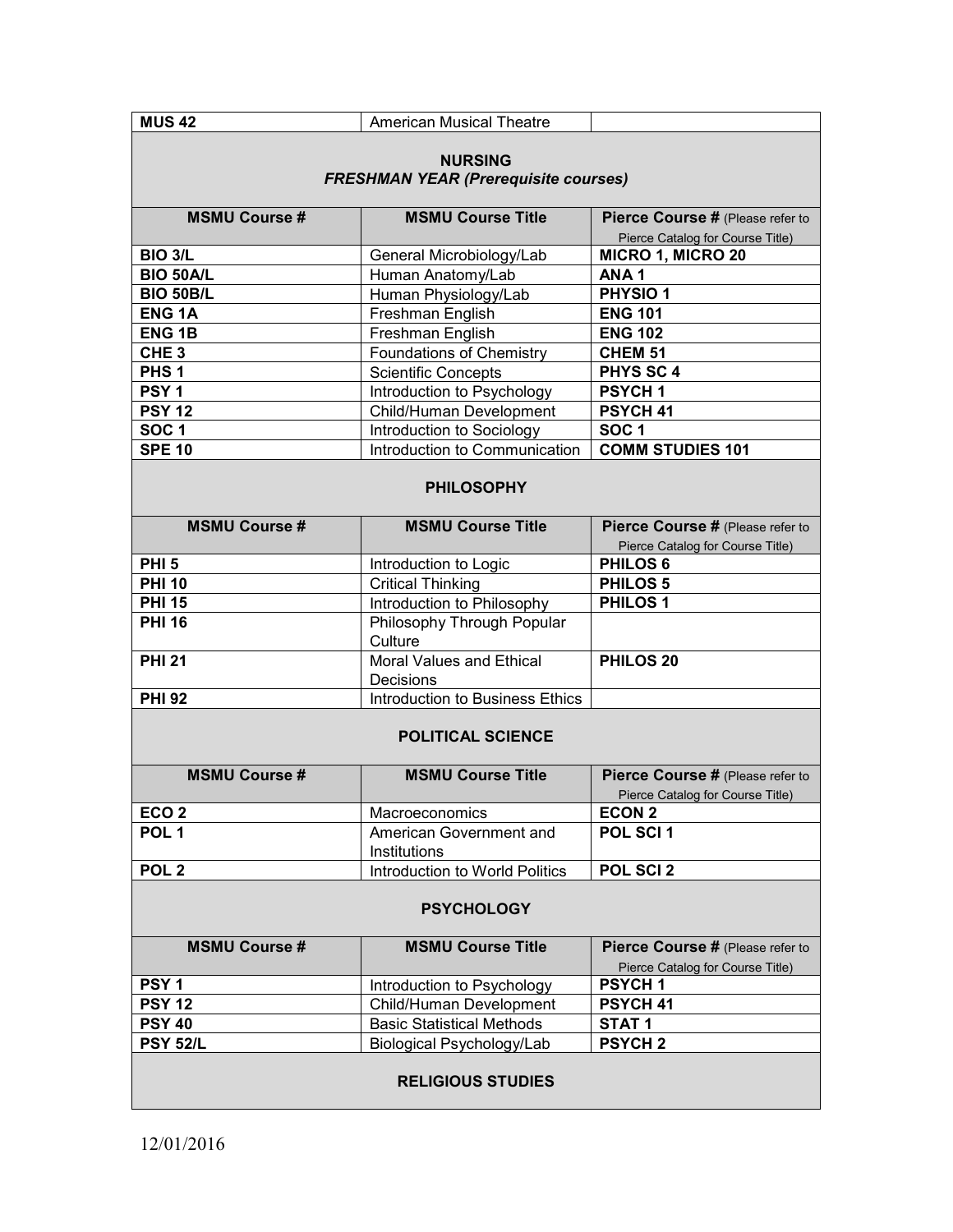| <b>MSMU Course #</b>                  | <b>MSMU Course Title</b>                    | Pierce Course # (Please refer to |
|---------------------------------------|---------------------------------------------|----------------------------------|
| <b>RST 11</b>                         |                                             | Pierce Catalog for Course Title) |
|                                       | Introduction to Hebrew<br><b>Scriptures</b> |                                  |
| <b>RST 15</b>                         | Introduction to New Testament               |                                  |
| <b>RST 21</b>                         | <b>Contemporary Catholicism</b>             |                                  |
| <b>RST 23</b>                         | Spiritual Journeys of Women                 |                                  |
| <b>RST 25</b>                         | Theology of Marriage and<br>Family          |                                  |
| <b>RST 41</b>                         | Introduction to Christian Ethics            |                                  |
| <b>RST 45</b>                         | Contemporary Issues in                      |                                  |
|                                       | <b>Christian Ethics</b>                     |                                  |
| <b>RST 49</b>                         | <b>Biomedical Issues in Christian</b>       | PHILOS <sub>19</sub>             |
|                                       | <b>Ethics</b>                               |                                  |
| <b>RST 61</b>                         | <b>World Religions</b>                      |                                  |
| <b>RST 70</b>                         | Faith and Human                             |                                  |
|                                       | Development                                 |                                  |
| <b>RST 78</b>                         | Death and Afterlife                         |                                  |
|                                       |                                             |                                  |
|                                       | <b>SOCIAL WORK</b>                          |                                  |
| <b>MSMU Course#</b>                   | <b>MSMU Course Title</b>                    | Pierce Course # (Please refer to |
|                                       |                                             | Pierce Catalog for Course Title) |
| <b>MTH 38</b>                         | Elements of Probability and                 | <b>MATH 227, MATH 228 B</b>      |
|                                       | <b>Statistics</b>                           |                                  |
| <b>PSY 40</b>                         | <b>Basic Statistical Methods</b>            | STAT <sub>1</sub>                |
| <b>SOC1</b>                           | Introduction to Sociology                   | <b>SOC1</b>                      |
| SOC $6$                               | The Family, Child and<br>Community          | <b>SOC 28, CHD 11</b>            |
| SOC <sub>7</sub>                      | Introduction to Human                       |                                  |
|                                       | <b>Services</b>                             |                                  |
| <b>SOC 10</b>                         | Deviance and Youth                          |                                  |
| <b>SOC 13</b>                         | Anatomy for Social Services                 | ANA <sub>1</sub>                 |
| <b>SOC 38</b>                         | <b>Statistics for Social Science</b>        | STAT <sub>1</sub>                |
| <b>SOC 94</b>                         | Topics in Aging                             |                                  |
|                                       |                                             |                                  |
|                                       | <b>SOCIOLOGY</b>                            |                                  |
| <b>MSMU Course #</b>                  | <b>MSMU Course Title</b>                    | Pierce Course # (Please refer to |
|                                       |                                             | Pierce Catalog for Course Title) |
| <b>SOC1</b>                           | Introduction to Sociology                   | SOC <sub>1</sub>                 |
| SOC <sub>6</sub>                      | The Family, Child, and                      | <b>SOC 28, CHD 11</b>            |
|                                       | Community                                   |                                  |
| SOC <sub>7</sub>                      | Introduction to Human                       |                                  |
|                                       | <b>Services</b>                             |                                  |
| <b>SOC 10</b>                         | Deviance and Youth                          |                                  |
| <b>SOC 13</b>                         | Anatomy for Social Services                 | ANA <sub>1</sub>                 |
| <b>SOC 49</b>                         | Multicultural Issues in                     |                                  |
|                                       | Healthcare                                  |                                  |
| <b>SOC 94</b>                         | Topics in Aging                             |                                  |
|                                       |                                             |                                  |
| <b>SPANISH/LATIN AMERICAN STUDIES</b> |                                             |                                  |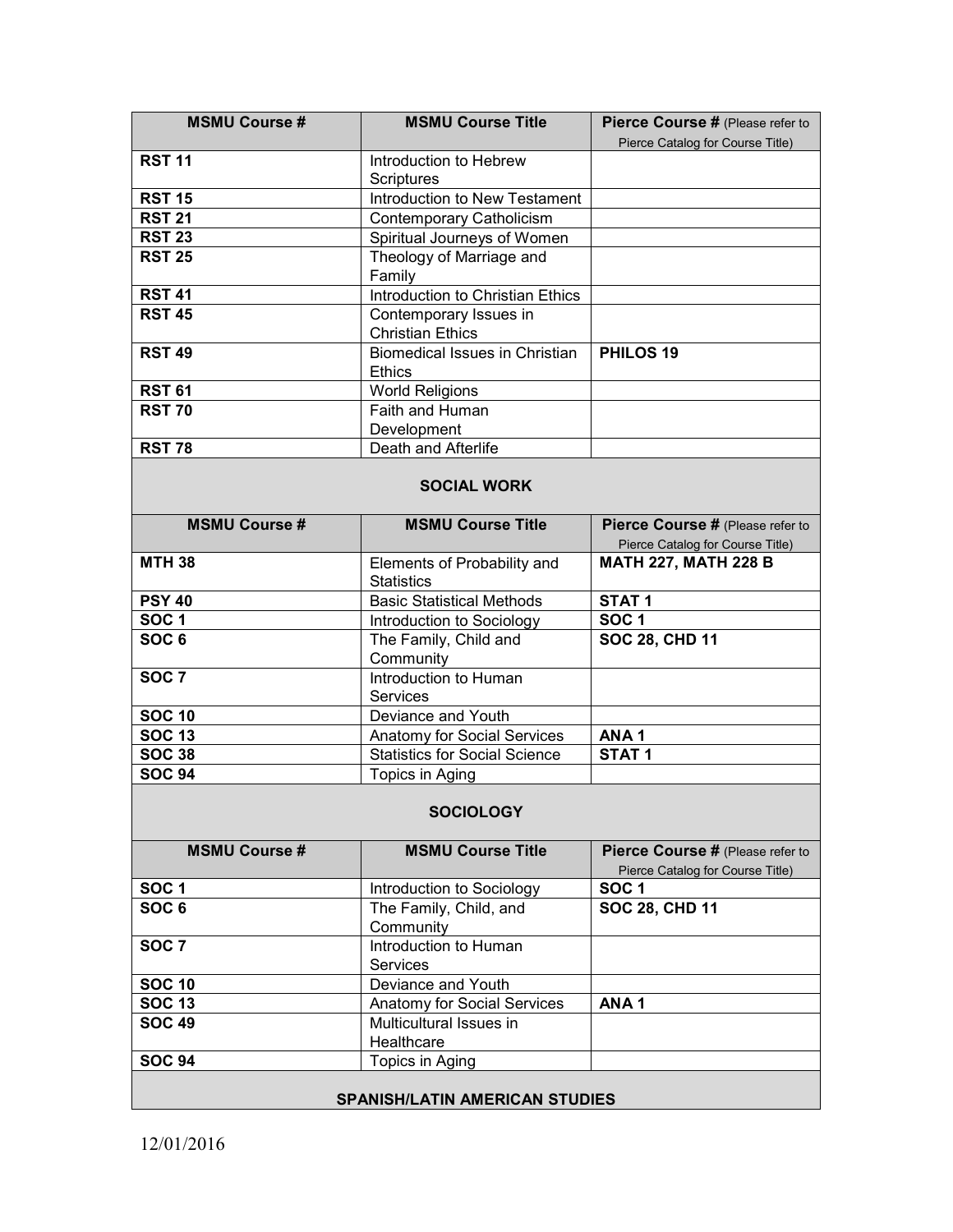| <b>MSMU Course #</b>                  | <b>MSMU Course Title</b>                                                    | Pierce Course # (Please refer to |
|---------------------------------------|-----------------------------------------------------------------------------|----------------------------------|
|                                       |                                                                             | Pierce Catalog for Course Title) |
| SPA <sub>1</sub>                      | Elementary Spanish I                                                        | <b>SPAN1</b>                     |
| SPA <sub>2</sub>                      | <b>Elementary Spanish II</b>                                                | <b>SPAN 2</b>                    |
| SPA <sub>3</sub>                      | Intermediate Spanish III                                                    | <b>SPAN 3</b>                    |
| SPA <sub>4</sub>                      | Intermediate Spanish IV                                                     | <b>SPAN4</b>                     |
| <b>SPA 44</b>                         | Spanish-speaking Civilizations<br>and Cultures in the Americas<br>and Spain | SPAN <sub>10</sub>               |
| <b>MUSIC SCORING FOR MEDIA MINOR</b>  |                                                                             |                                  |
| <b>MSMU Course #</b>                  | <b>MSMU Course Title</b>                                                    | Pierce Course # (Please refer to |
|                                       |                                                                             | Pierce Catalog for Course Title) |
| <b>MUS3</b>                           | <b>Discovering Music</b><br><b>Fundamentals</b>                             | <b>MUS 101</b>                   |
| <b>MUS 13</b>                         | <b>Applied Music:</b>                                                       | <b>MUS 181</b>                   |
|                                       | Instrumental/Vocal for Non-                                                 |                                  |
|                                       | Music Majors                                                                |                                  |
| <b>MULTIMEDIA COMMUNICATION MINOR</b> |                                                                             |                                  |
| <b>MSMU Course #</b>                  | <b>MSMU Course Title</b>                                                    | Pierce Course # (Please refer to |
|                                       |                                                                             | Pierce Catalog for Course Title) |
| <b>ART 15</b>                         | <b>Computer Graphics</b>                                                    | <b>ART 604</b>                   |
| <b>SOC 30</b>                         | <b>Human Communication</b>                                                  | <b>COMM STUDIES 122</b>          |

### **SECTION III**

### **LIBERAL STUDIES**

Students planning to major in Liberal Studies at Mount Saint Mary's University may take the following courses at Los Angeles Pierce College to meet selected subject matter content requirements.

No community college coursework counts as upper division units at MSMU. Students who transfer a lower division course toward an upper division requirement must still complete a total of 45 upper division units at MSMU.

**\*One additional Course in Philosophy or Religious Studies to equal 15 units in Philosophy & Religious Studies that meets MSMU Articulation Agreement**

| <b>MSMU Course #</b>   | <b>MSMU Course Title</b> | <b>Pierce Course #</b> (Please refer to |
|------------------------|--------------------------|-----------------------------------------|
|                        |                          | Pierce Catalog for Course Title)        |
| <b>ENG 1A &amp; 1B</b> | Freshman English         | <b>ENGL 101. 102, 103</b>               |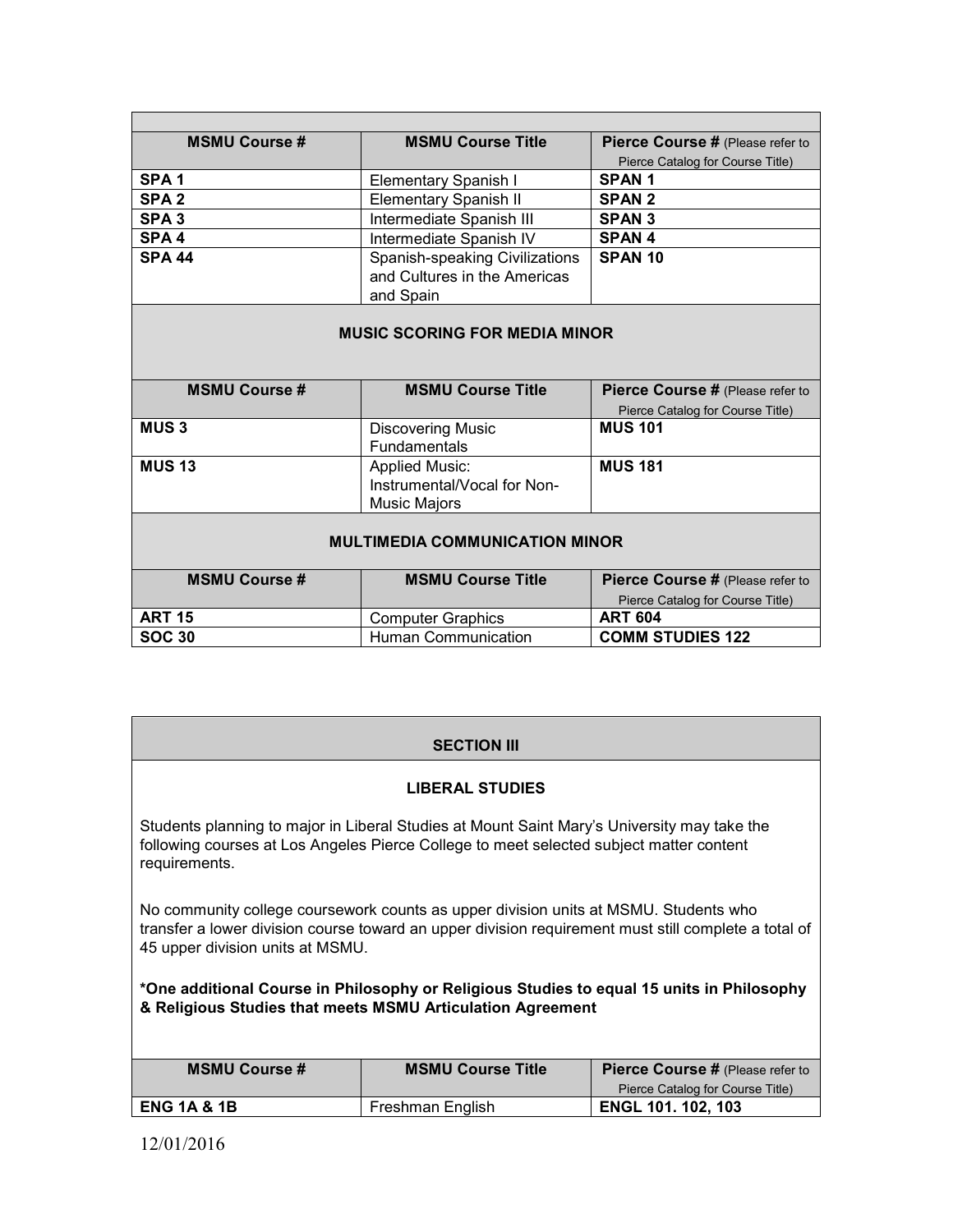|                           |                                               | (6 units completed with grade  |
|---------------------------|-----------------------------------------------|--------------------------------|
|                           |                                               | of C or better)                |
| <b>SPE 10</b>             | Introduction to Communication                 | <b>COMM STUDIES 101</b>        |
| SPA <sub>1</sub>          | <b>Elementary Spanish I</b>                   | <b>SPAN1</b>                   |
| SPA <sub>2</sub>          | <b>Elementary Spanish II</b>                  | <b>SPAN 2</b>                  |
| <b>MTH 50</b>             | <b>Elementary Number Systems</b>              | <b>MATH 215</b>                |
| <b>MTH 51</b>             | Elements of Geometry and<br><b>Statistics</b> | <b>MATH 227</b>                |
| <b>BIO 67</b>             | Life Science                                  | BIO <sub>3</sub>               |
| <b>BIO 10</b>             | <b>Health Science</b>                         | <b>Health 11</b>               |
| PHS 2A with lab           | <b>Physical Science</b>                       |                                |
| *Study of Physics         |                                               | <b>PHYS SC 4</b>               |
| *Study of Chemistry       | *Study of physics, chemistry,                 |                                |
| PHS <sub>2B</sub>         | geology and astronomy is                      | ASTRONOMY 1 & 2 or 3 and       |
| *Study of Astronomy       | required.                                     | <b>GEOLOGY 1</b>               |
| *Study of Geology         |                                               |                                |
| CIS <sub>1</sub>          | Introduction to Computers                     | <b>CO SCI 501</b>              |
| POL <sub>1</sub>          | American Government and                       | POL SCI 1                      |
|                           | Institutions                                  |                                |
| <b>HIS 25</b>             | <b>Cultural and Historical</b>                | GEOG <sub>2</sub>              |
|                           | Geography                                     |                                |
| <b>HIS 188</b>            | California History                            | No equivalent                  |
| <b>HIS 106</b>            | U.S. History Colonization to                  | <b>HIST 11 or 12 or 52</b>     |
|                           | Present                                       |                                |
| HIS <sub>3</sub>          | <b>World History</b>                          | <b>HIST 86 or 87</b>           |
| <b>PSY 12</b>             | Lifespan Development                          | PSYCH <sub>41</sub>            |
|                           | Psychology                                    |                                |
| <b>PHIL 15</b>            | Philosophical Ideas                           | <b>PHILOS1</b>                 |
| <b>PHIL 10</b>            | <b>Critical Thinking</b>                      | PHILOS 5 or 6                  |
|                           |                                               |                                |
| <b>Art Appreciation</b>   | Art Appreciation/History                      | ART 103 recommended or         |
|                           |                                               | refer to General Studies III-A |
| <b>Music Appreciation</b> | Music Appreciation/History                    | <b>MUS 111</b>                 |
| <b>ETHICS</b>             | <b>Ethics</b>                                 | <b>PHILOS 2, 20 or 28</b>      |
| <b>RST 61</b>             | <b>World Religions</b>                        | PHILOS 30, 35, Anthro 121      |
|                           |                                               | or see Rel. Studies & Phil.    |
|                           |                                               | on General Studies             |
|                           |                                               | Agreement.                     |

**Mount Saint Mary's University, Los Angeles (MSMU) offers a concurrent program of Teacher Preparation. Students take courses toward their baccalaureate degree (in Liberal Studies) and courses in education concurrently. The Mount Saint Mary's University Elementary Teacher Preparation Program is a California Commission on Teacher Credentialing-approved program for the preparation of students for the Preliminary Multiple Subject Teaching Credential as defined by SB 2042.**

**Transfer students are encouraged to obtain a passing score on the CBEST (California Basic Education Skills Test) and to take CSET (California Subject Examination for Teachers). According to current state and federal legislation and regulations, passing**